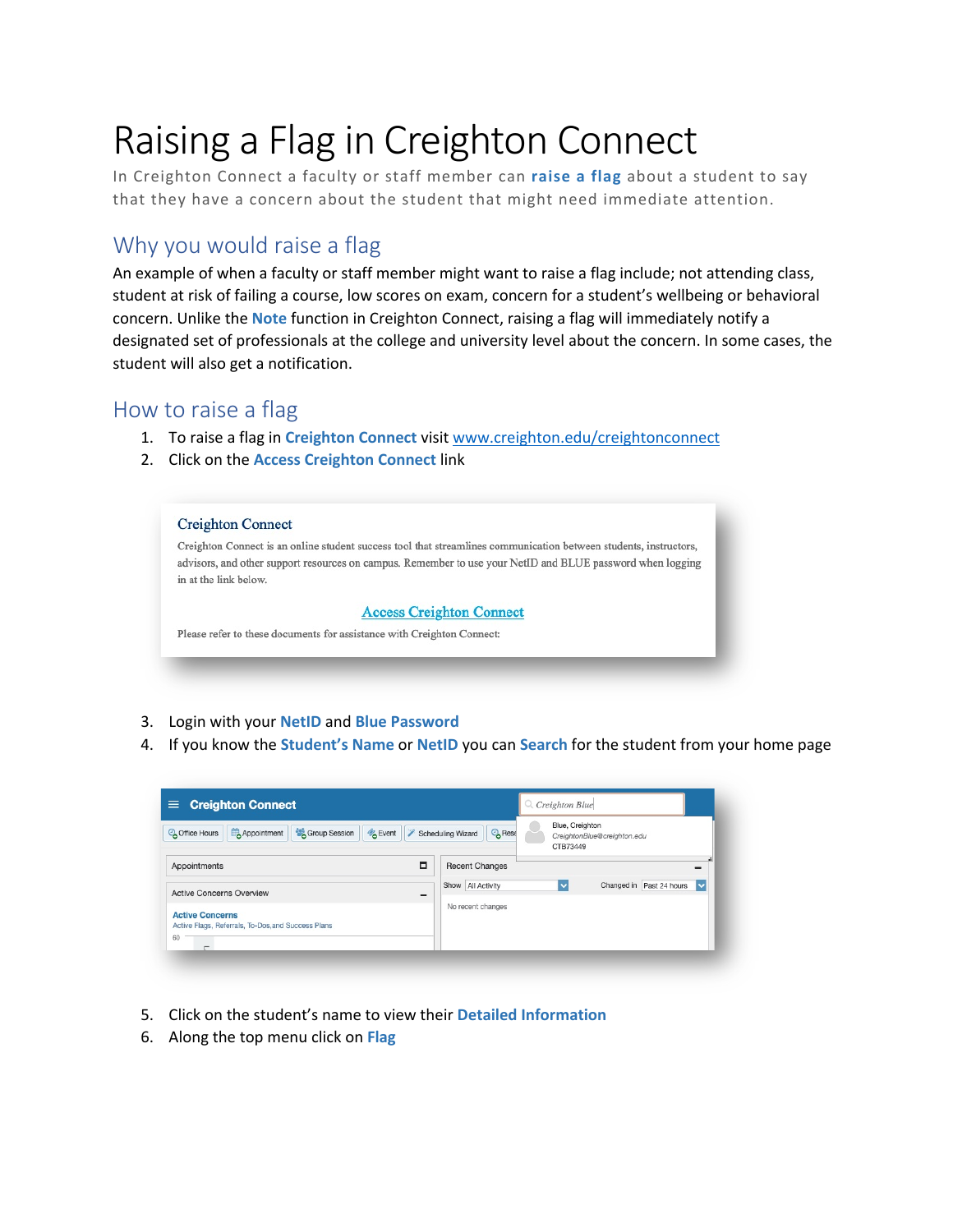| <b>Creighton Test Student Blue</b> |                                                                                                             |  |  |  |  |  |  |
|------------------------------------|-------------------------------------------------------------------------------------------------------------|--|--|--|--|--|--|
| $\Rightarrow$ Referral<br>$M$ Flag | Note<br>$\sigma$ To-Do<br><b>G</b> File<br>$\bigstar$ Kudos<br>Appointment<br>$\blacktriangleright$ Message |  |  |  |  |  |  |
|                                    |                                                                                                             |  |  |  |  |  |  |
|                                    | <b>Student Information</b>                                                                                  |  |  |  |  |  |  |
| & Overview                         |                                                                                                             |  |  |  |  |  |  |
|                                    |                                                                                                             |  |  |  |  |  |  |
| $\theta$ Info                      | FERPA<br>÷                                                                                                  |  |  |  |  |  |  |
| <b>B</b> - Success Plans           | Œ<br>College                                                                                                |  |  |  |  |  |  |

7. In the pop-up menu from the **Flag** pulldown menu select the **Type of Flag** you want to raise



\***Note**: *The type of flag that you raise will determine the individuals that will receive a notification. different flag types will send notifications to different offices on campus depending on the resources, interactions or support that a student might need. The flag type information will also say if a student will receive a notification as well.*

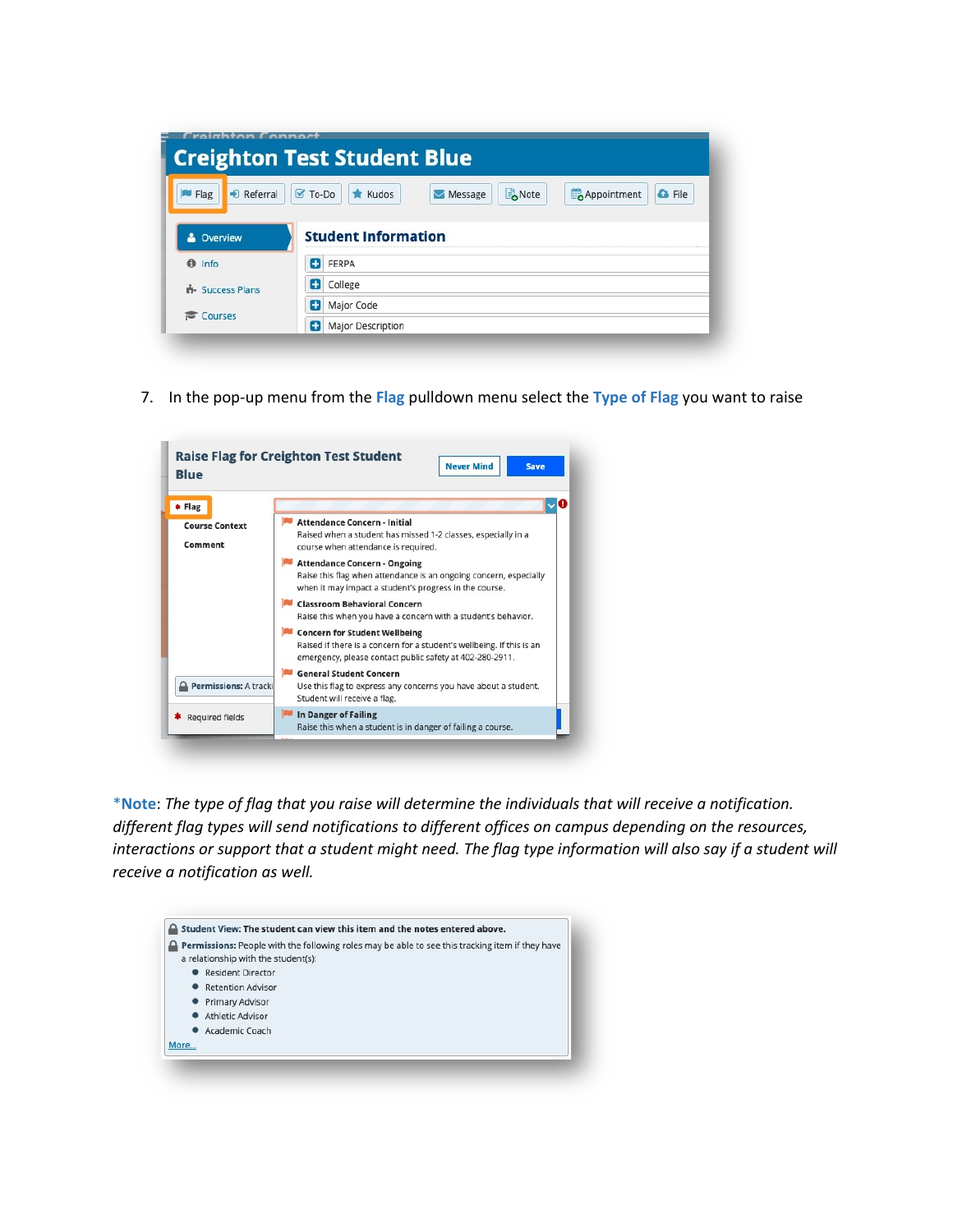#### 8. Next, select the **Course**

| <b>Blue</b>           | <b>Never Mind</b>                                 | <b>Save</b> |  |  |  |  |  |
|-----------------------|---------------------------------------------------|-------------|--|--|--|--|--|
| * Flag                | In Danger of Failing                              |             |  |  |  |  |  |
| <b>Course Context</b> | No Course                                         | 7           |  |  |  |  |  |
| Comment               | No Course                                         |             |  |  |  |  |  |
|                       | Christian Trad:Global Visions (202070 THL 112 1)  |             |  |  |  |  |  |
|                       | Culture of Collegiate Life (202070 RSP_101 AA)    |             |  |  |  |  |  |
|                       | Global Literatures (202040 ENG 221 WB2)           |             |  |  |  |  |  |
|                       | Intro to Design Thinking Educ (202045 RDLB 009 1) |             |  |  |  |  |  |

9. Finally, fill out the **Comment** section about why you are raising a flag

| * Flag                                                                                                                                        | No Show                                                                                                                                                                      |  |  |  |  |  |  |
|-----------------------------------------------------------------------------------------------------------------------------------------------|------------------------------------------------------------------------------------------------------------------------------------------------------------------------------|--|--|--|--|--|--|
|                                                                                                                                               |                                                                                                                                                                              |  |  |  |  |  |  |
| * Course Context                                                                                                                              | ℯ<br>Intro to Design Thinking Educ (202045_RDLB_009_1)                                                                                                                       |  |  |  |  |  |  |
|                                                                                                                                               |                                                                                                                                                                              |  |  |  |  |  |  |
| a relationship with the student(s):<br><b>• Primary Advisor</b><br>Resident Director<br>Academic Leadership<br>Academic Coach<br>$\bullet$ TA | Student View: The student can view this item and the notes entered above.<br>Permissions: People with the following roles may be able to see this tracking item if they have |  |  |  |  |  |  |

10. Click **Save**

## Locate student by course or cohort

You can find a student in Creighton Connect by filtering your students by the type of **Connection** you have with them. For example, if you are their major advisor or if they are a student in one of your courses.

1. To search by Connection, click on the **Hamburger Menu** on the top left corner of the screen